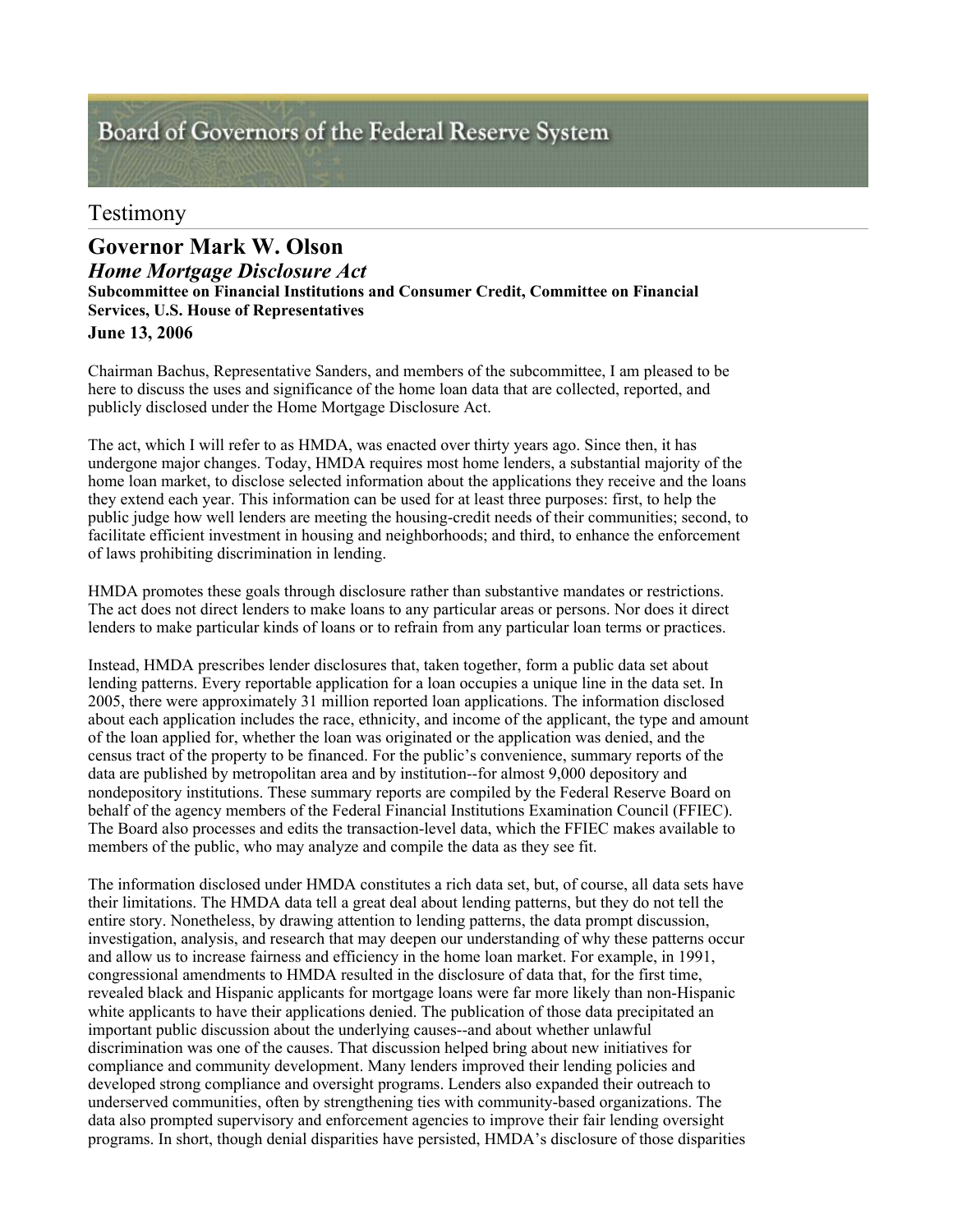has helped to increase the fairness and efficiency of the home loan market.

Last year we passed another HMDA milestone when the first loan-level information about mortgage loan prices was released. The public discussion that the release of these data has prompted is reminiscent of the discussion that took place after the initial release of loan-denial data fifteen years ago. Today, the focus of the discussion has shifted from *which consumers* get home loans to *the terms* on which consumers get home loans--but the essential concern about the possible role of illegal discrimination is the same. I believe that the current public discussion about the new data will ultimately further the goals of fairness and efficiency in the mortgage market by prompting additional research, enhanced compliance and enforcement efforts, and more-effective investment in community development and financial literacy.

The Federal Reserve has responsibilities that relate to each of these areas. In my testimony today, I will discuss four roles of the Federal Reserve that relate to the HMDA data. First, the Federal Reserve Board was entrusted by Congress to write implementing rules for HMDA. Acting in that capacity, the Board required lenders to report loan-price data. Second, as a supervisor of financial institutions, the Federal Reserve uses HMDA data, including the price data, to facilitate its supervision of institutions for compliance with laws prohibiting discrimination in home lending. Third, as a research institution, the Federal Reserve conducts and publishes analyses of the price data, and it encourages research by other parties as well. Fourth, the Federal Reserve supports efforts by other organizations to use the HMDA data to identify financial education and community development needs. The Federal Reserve also supports their efforts to respond to those needs.

#### **The Board's Decision to Collect Price Information**

As I have said, it is a Board regulation, adopted under authority of HMDA, that requires lenders to disclose loan-price data. I will now provide some background on the Board's decision to amend that regulation to include price data. Advances in information processing technology have expanded access to credit and homeownership opportunities for consumers. In the past, individuals seeking credit to purchase a home, or seeking to borrow for some other reason, either did or did not meet the specific underwriting criteria for a particular loan product; if they did, everyone paid about the same price for that product. Today, in part because of advances in credit scoring and underwriting technology, lenders can price loans according to risk, charging different borrowers different prices on the basis of a borrower's estimated creditworthiness.

The enhanced ability of lenders to assess credit risk gave rise to a segment of the mortgage market often referred to as subprime lending. In the subprime market, higher-risk borrowers pay higher prices. Subprime lending has grown rapidly, from less than 5 percent of all mortgage lending in 1994 to an estimated 20 percent in 2005, or over \$600 billion. The wider range of loan pricing available in the subprime market helped to expand consumers' homeownership opportunities and to increase their access to home equity. But this same price variability has raised concerns about unequal treatment of borrowers. It also has raised concerns about whether certain loan terms and lending practices are appropriate, whether consumers have the ability and knowledge to shop for the most beneficial loan terms, and whether the subprime market is sufficiently competitive.

The Board responded to these concerns by amending Regulation C, the regulation that implements HMDA, to expand the available data on higher-priced lending. The data released by the FFIEC in September 2005, which covered lending activity in 2004, contained the first loan-level information on loan pricing ever available to the general public. The data contain price information for loans whose prices exceeded thresholds set by the Board. The thresholds were selected to target segments of the home loan market that have raised the most concern, taking into consideration the cost and burden of reporting. The thresholds generally correspond to an unofficial line separating the prime and subprime markets. But that line of separation is not always clear, and its correspondence with the reporting thresholds is in any event imprecise. Therefore, we call loans whose prices exceed the reporting threshold "higher-priced loans" rather than "subprime loans."

This is only the second year in which price data will be publicly available under the Board's regulation. The Board continues to monitor the effects of the regulation in an effort to understand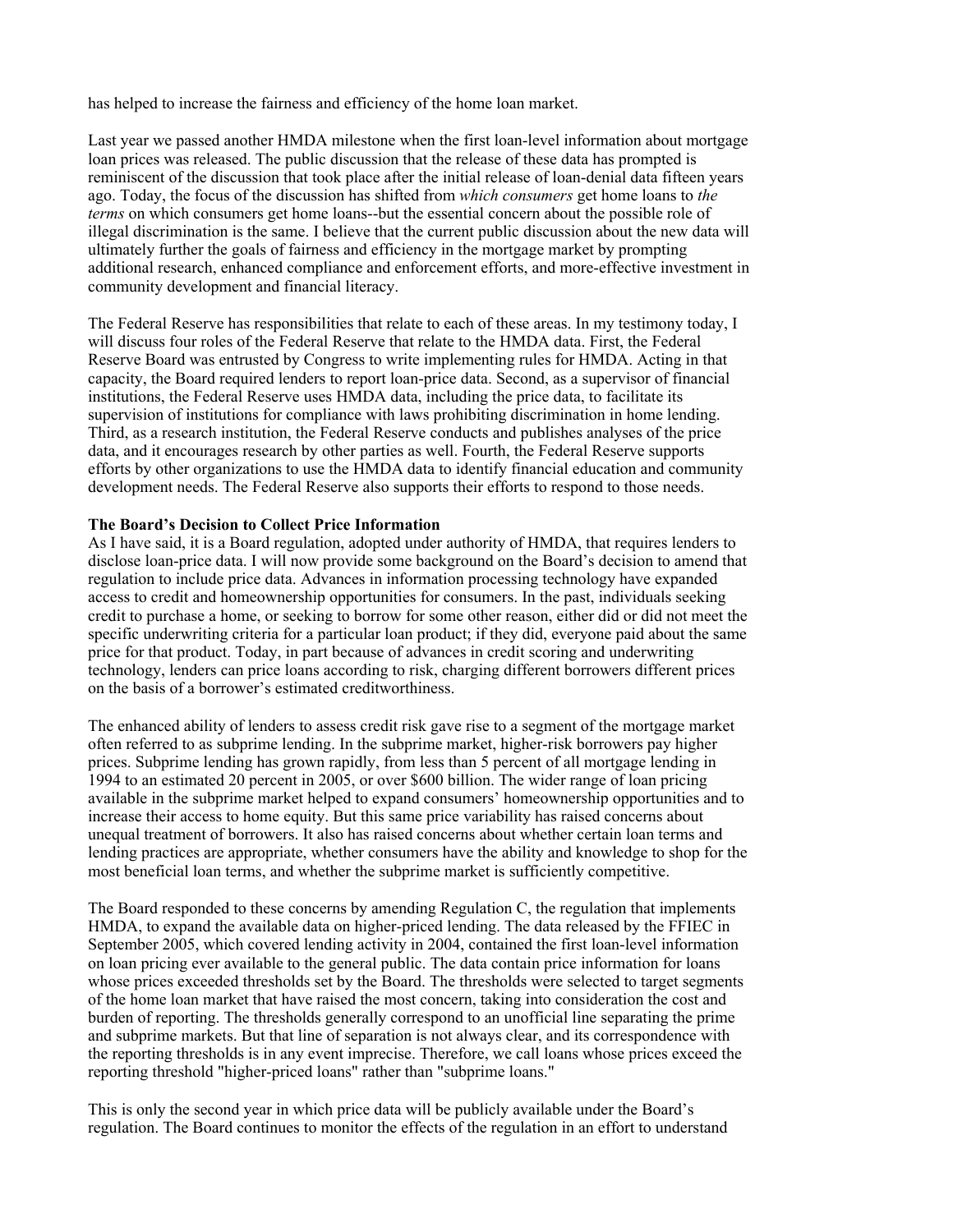both its benefits and costs.

#### **The Federal Reserve's Use of HMDA Data in Fair Lending Supervision**

I have spoken of the Federal Reserve's role as the agency charged with implementing HMDA through regulations. The Federal Reserve also has a role as a supervisor of bank holding companies and state-chartered banks that are members of the Federal Reserve System. In that role, the Federal Reserve has long used HMDA data to help it supervise financial institutions' compliance with fair lending laws. The new data on higher-priced loans are yet another "screen" to make our fair lending supervision more effective. The Federal Reserve also shared analyses of the 2004 price data with other supervisory and enforcement agencies to assist them with their oversight of the institutions they supervise.

Before I discuss how the HMDA screen fits into the process of fair lending supervision, I want to describe that process more generally. Fair lending reviews are an integral part of the Federal Reserve's supervision for consumer compliance and are performed regularly within each examination cycle. In addition, examiners may conduct targeted fair lending reviews whenever circumstances warrant. Moreover, the Federal Reserve examines institutions' compliance with fair lending laws regardless of whether they report price data under HMDA. Indeed, the Federal Reserve was examining for potential price discrimination well before it adopted the HMDA price-reporting requirement. Although price reporting under HMDA is limited to higher-priced loans, examiners look for unlawful price discrimination at any pricing level. Furthermore, examiners seek to detect other forms of discrimination, such as underwriting discrimination (for example, denying credit on the basis of the applicant's race) or redlining (for example, denying credit on the basis of the racial characteristics of the applicant's neighborhood).

Federal Reserve examiners use an institution's HMDA data, including its accept-deny data for loan applications and any price data it may have reported on originations, in conjunction with other information about the institution to determine the focus of the institution's fair lending examination. The HMDA data are incorporated into statistical management systems that produce analyses of lending patterns that aid the examination process. Starting in 2005, these analyses incorporated loanprice data. Other information that examiners use includes consumer complaints, the likely risks of an institution's different business lines, and the adequacy of the institution's compliance-risk management system. To gauge the risk of price discrimination, examiners consider, among other types of information, the presence of broad employee or broker discretion in pricing and the relationship, if any, between pricing and the compensation of loan officers or brokers. When examiners determine that a fair lending examination should focus on pricing, they collect additional information from the institution to evaluate whether pricing disparities can be fully attributed to legitimate factors or whether they are due, even in part, to unlawful discrimination.

If unlawful discrimination is found, the institution is referred to the Department of Justice or the Department of Housing and Urban Development, as required by law. Depending on the outcome of the referral and the nature of the violation, the Federal Reserve may also take other action to fully resolve the matter. For example, the Federal Reserve may direct the institution to provide remedies to harmed parties and improve its fair lending compliance controls and policies.

As the Federal Reserve has stated repeatedly, using the price and other HMDA data effectively in the supervisory process depends on a full understanding of the inherent limitations of those data. The HMDA data include valuable information, such as applicant or borrower income, loan amount, and the location of the property to be financed, but the data do not include many factors that lenders routinely consider in loan underwriting and pricing. Some of the typical credit-risk factors not included in the HMDA data are credit scores and loan-to-value ratios. Because the HMDA data lack such information, we cannot conclude from the HMDA data alone that an observed racial or ethnic difference in the prices of loans is the result of unlawful discrimination. That is why Federal Reserve examiners consider additional information about a lender, including information about its loan products and lending practices and its borrowers' creditworthiness, before drawing conclusions about the lender's compliance record.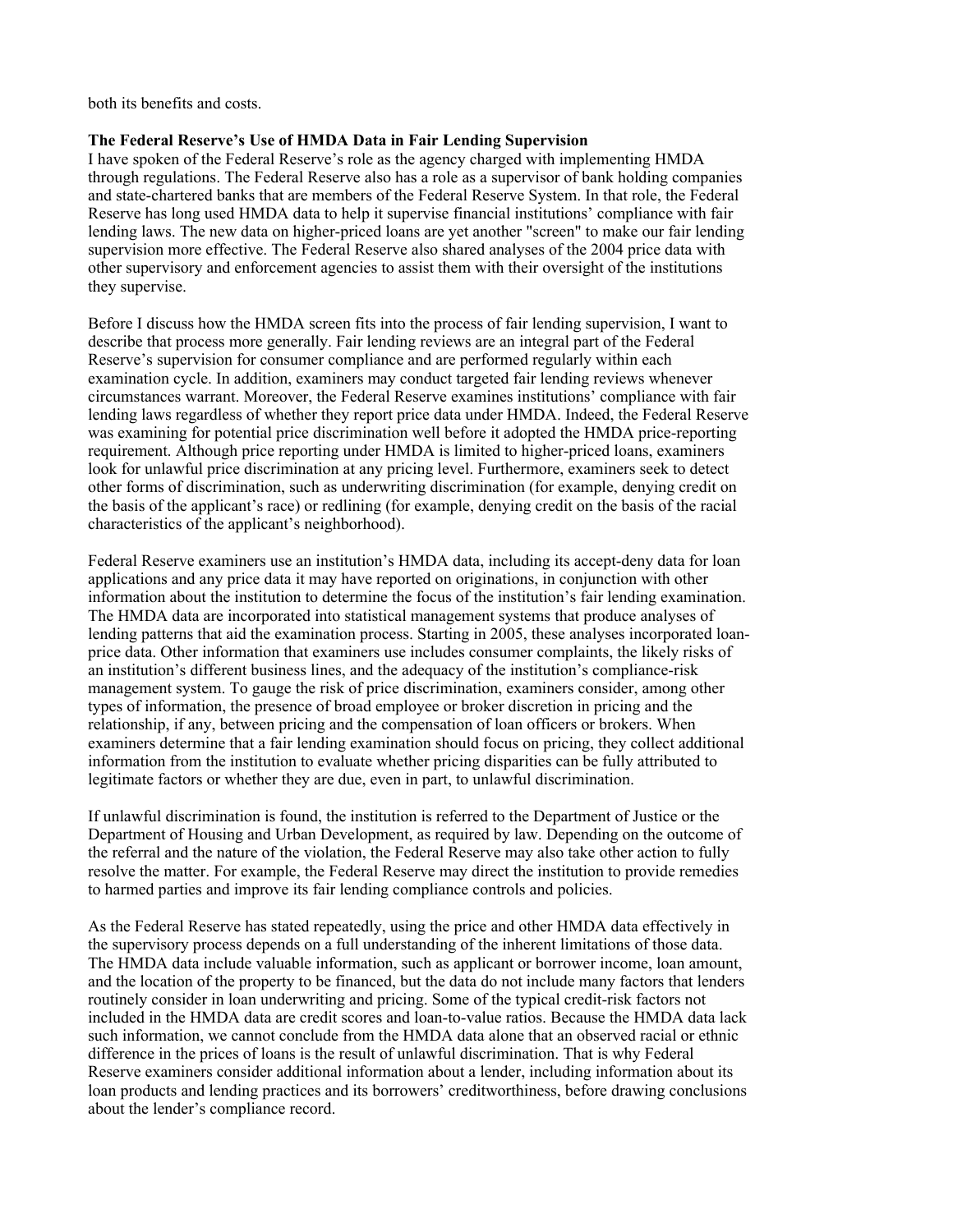In addition to improving fair lending supervision and enforcement by government agencies, the new pricing data have spurred institutions to improve their own compliance. Although examiners have long considered institutions' mortgage pricing as part of the fair lending review process, public disclosure of this pricing data appears to have given additional impetus to institutions' compliance efforts. Many institutions have reexamined their pricing policies and procedures to ensure that they do not permit, even inadvertently, pricing differences that violate the fair lending laws. Many institutions have also reevaluated their controls to ensure that proper policies are followed. This increased attention by institutions to their own fair lending compliance is one of the principal benefits of HMDA.

### **Research by Federal Reserve Staff and Others**

Supervision for fair lending compliance deals with lending patterns at the institution level. But the HMDA data also reveal lending patterns at aggregate levels, across institutions. Disclosure of aggregate patterns can raise and focus attention on important policy questions concerning access to credit. To that end, researchers at the Federal Reserve have published numerous papers and articles. Most recently, staff published an article about patterns in the new loan-pricing data.<sup>1</sup> I will review a few of their findings.

First, most home lenders make few, if any, higher-priced loans. In 2004, only about 500 out of the 8,850 reporting institutions made 100 or more higher-priced loans; the ten lenders with the largest volume of higher-priced loans accounted for about 40 percent of all such loans. (The FFIEC has not finished reviewing, processing, and editing the 2005 data, which were submitted in March of this year.)

The 2004 data also show that 16 percent of borrowers took out higher-priced loans that year in the nation as a whole. This proportion may have increased from 2004 to 2005. For most loans, the Board's regulation uses long-term interest rates to set the thresholds for reporting loan-price data, but mortgage loan rates more closely track short-term rates. Thus, a narrowing of the difference between short-term and long-term rates, such as occurred from 2004 to 2005, may increase the proportion of loans reported as higher-priced loans.

The proportion of borrowers obtaining higher-priced loans is not geographically uniform but varies widely by region and by city. For example, in many of the metropolitan areas of the South and the Southwest, 30 percent to 40 percent of homebuyers taking out conventional loans in 2004 took out higher-priced loans. In other areas of the country, the proportion was much smaller. These differences may not be that surprising--other data show that credit scores tend to be lower on average in the South and the Southwest than elsewhere--but they may nonetheless warrant further analysis.

Of course, public attention has focused on a notable variation in the incidence of higher-priced lending across racial and ethnic lines: blacks and Hispanics are much more likely than non-Hispanic whites to receive higher-priced loans. In 2004, 32 percent of black borrowers and 20 percent of Hispanic borrowers received higher-priced home purchase loans, but only 9 percent of non-Hispanic white borrowers did. In other words, black homebuyers received higher-priced loans more than three times as often as non-Hispanic white homebuyers, and Hispanic homebuyers received higherpriced loans more than twice as often as non-Hispanic whites.

Certainly, differences of this magnitude are disturbing and raise important public policy questions. They also have led some to conclude that racial discrimination must play a role in the pricing of home loans. However, for the reasons I have explained above, we cannot use HMDA data alone to judge whether an institution has discriminated unlawfully or, therefore, whether unlawful discrimination is present in the market.

Despite their limitations, the HMDA data supply a key insight into the aggregate disparities: they reflect in part a segmentation of the market by race and ethnicity. Black and Hispanic borrowers are more likely to obtain mortgage loans from institutions that tend to specialize in subprime lending. Now, at least part of this segmentation of the market by race and ethnicity may reflect objective